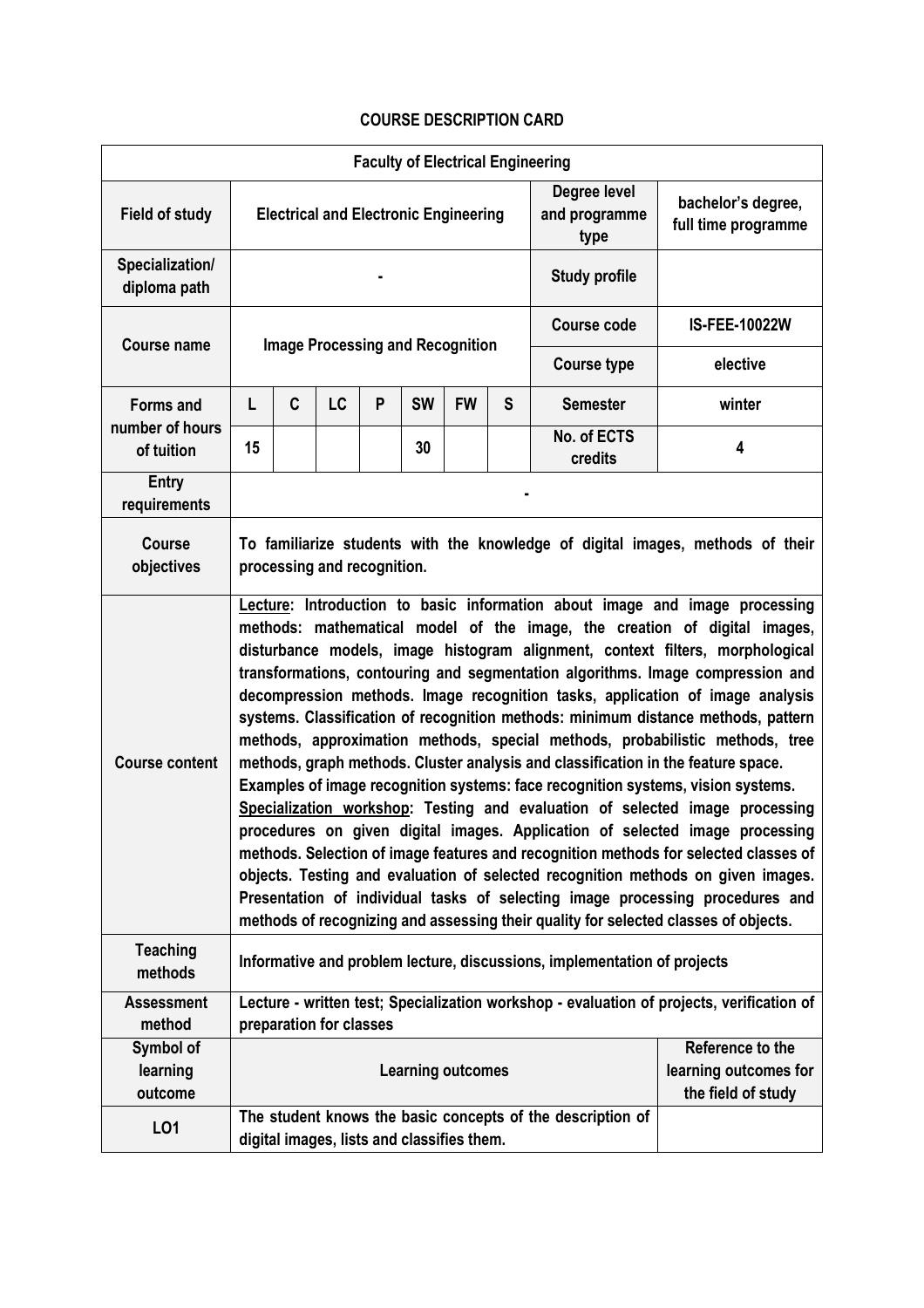| <b>LO2</b>                                                              | The student can identifies methods and techniques for<br>processing and recognizing digital images.                                                                                                                                                                                                                                   |                                  |  |  |  |  |  |
|-------------------------------------------------------------------------|---------------------------------------------------------------------------------------------------------------------------------------------------------------------------------------------------------------------------------------------------------------------------------------------------------------------------------------|----------------------------------|--|--|--|--|--|
| LO <sub>3</sub>                                                         | The student can cites and uses the basic procedures for                                                                                                                                                                                                                                                                               |                                  |  |  |  |  |  |
|                                                                         | processing digital images.                                                                                                                                                                                                                                                                                                            |                                  |  |  |  |  |  |
| L04                                                                     | The student can interprets the results of digital image<br>processing.                                                                                                                                                                                                                                                                |                                  |  |  |  |  |  |
| LO <sub>5</sub>                                                         | The student can assess the quality of image analysis<br>methods used.                                                                                                                                                                                                                                                                 |                                  |  |  |  |  |  |
| LO <sub>6</sub>                                                         | The student is ready to work in a team, think and act<br>creatively.                                                                                                                                                                                                                                                                  |                                  |  |  |  |  |  |
| Symbol of                                                               |                                                                                                                                                                                                                                                                                                                                       | Type of tuition during           |  |  |  |  |  |
| learning                                                                | Methods of assessing the learning outcomes                                                                                                                                                                                                                                                                                            | which the outcome is             |  |  |  |  |  |
| outcome                                                                 |                                                                                                                                                                                                                                                                                                                                       | assessed                         |  |  |  |  |  |
| L01                                                                     | written test on lecture content                                                                                                                                                                                                                                                                                                       | L                                |  |  |  |  |  |
| LO <sub>2</sub>                                                         | written test on lecture content                                                                                                                                                                                                                                                                                                       | L                                |  |  |  |  |  |
| LO <sub>3</sub>                                                         | written test on lecture content; evaluating the student's<br>reports                                                                                                                                                                                                                                                                  | L, SW                            |  |  |  |  |  |
| LO4                                                                     | evaluating the student's reports                                                                                                                                                                                                                                                                                                      | <b>SW</b>                        |  |  |  |  |  |
| LO <sub>5</sub>                                                         | evaluating the student's reports                                                                                                                                                                                                                                                                                                      | <b>SW</b>                        |  |  |  |  |  |
| LO <sub>6</sub>                                                         | discussion on the project, observation of students 'work in<br>classes                                                                                                                                                                                                                                                                | <b>SW</b>                        |  |  |  |  |  |
|                                                                         | No. of hours                                                                                                                                                                                                                                                                                                                          |                                  |  |  |  |  |  |
|                                                                         | Lecture attendance                                                                                                                                                                                                                                                                                                                    | 15                               |  |  |  |  |  |
|                                                                         | Participation in seminar workshop                                                                                                                                                                                                                                                                                                     | 30                               |  |  |  |  |  |
|                                                                         | Preparation for seminar workshop                                                                                                                                                                                                                                                                                                      | 15                               |  |  |  |  |  |
|                                                                         | Completion of project tasks (including work on reports)                                                                                                                                                                                                                                                                               | 20                               |  |  |  |  |  |
| <b>Calculation</b>                                                      | Participation in student-teacher sessions related to the<br>classes                                                                                                                                                                                                                                                                   | 5                                |  |  |  |  |  |
|                                                                         | Preparation for and participation in the final test                                                                                                                                                                                                                                                                                   | 20                               |  |  |  |  |  |
|                                                                         | <b>TOTAL:</b>                                                                                                                                                                                                                                                                                                                         | 105                              |  |  |  |  |  |
|                                                                         | <b>HOURS</b>                                                                                                                                                                                                                                                                                                                          | No. of<br><b>ECTS</b><br>credits |  |  |  |  |  |
| Student workload – activities that require direct teacher participation | 50                                                                                                                                                                                                                                                                                                                                    | $\mathbf{2}$                     |  |  |  |  |  |
|                                                                         | 85                                                                                                                                                                                                                                                                                                                                    | $\mathbf{3}$                     |  |  |  |  |  |
| <b>Basic references</b>                                                 | 1. Russ J., Neal B.: The image processing handbook. CRC Press, Boca Raton, 2017<br>2. McAndrew A.: A computational introduction to digital image processing, Boca<br>Raton, CRC/Taylor & Francis, 2016<br>3. Shih F.: Image processing and pattern recognition : fundamentals and techniques,<br>IEEE Press, John Wiley a. Sons, 2010 |                                  |  |  |  |  |  |
| <b>Supplementary</b>                                                    |                                                                                                                                                                                                                                                                                                                                       |                                  |  |  |  |  |  |
| references                                                              |                                                                                                                                                                                                                                                                                                                                       |                                  |  |  |  |  |  |